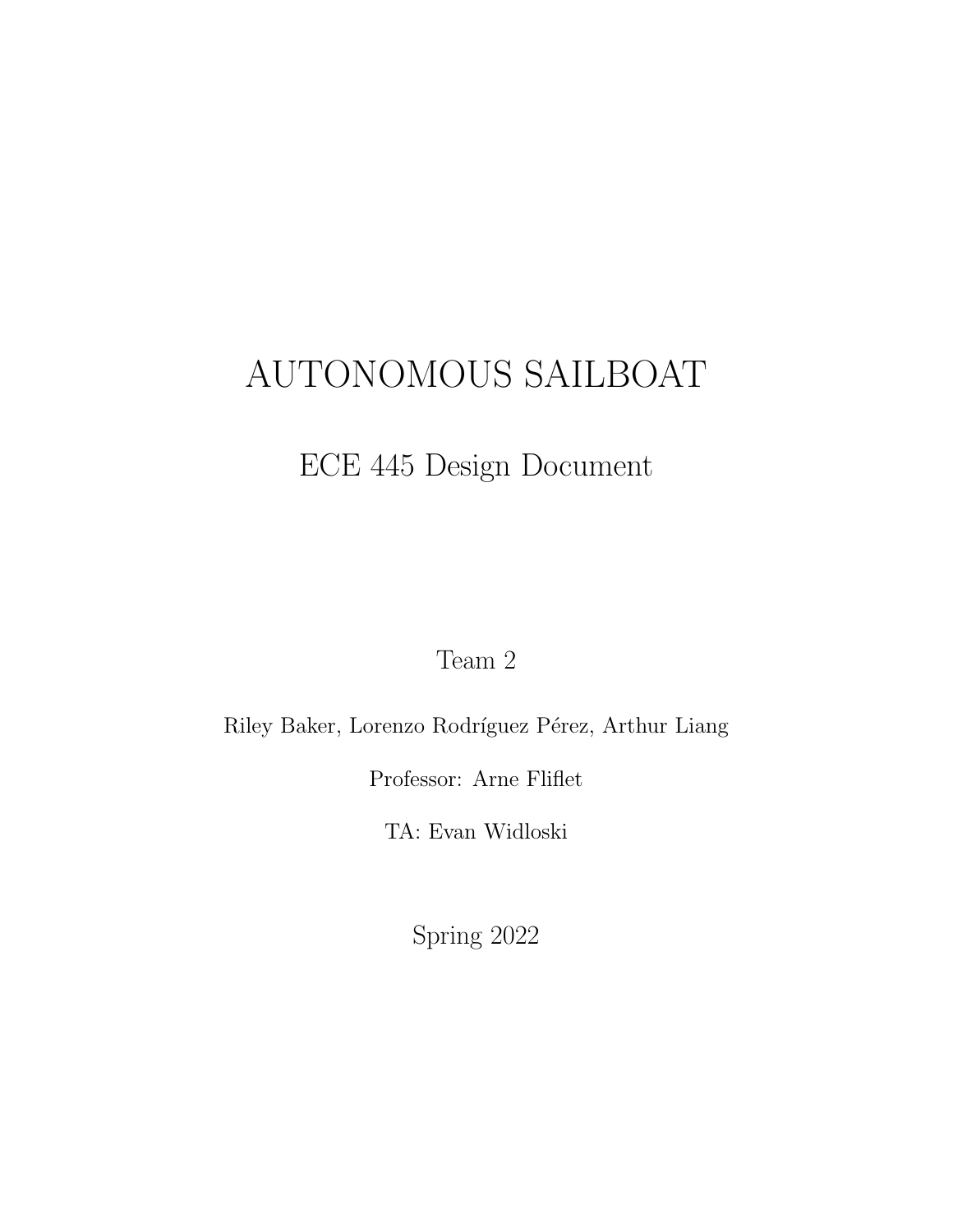## **Contents**

| $\mathbf{1}$   | Introduction |                                                |                 |
|----------------|--------------|------------------------------------------------|-----------------|
|                | 1.1          |                                                | 3               |
|                | 1.2          |                                                | 3               |
|                | 1.3          |                                                | $\overline{4}$  |
|                | 1.4          |                                                | $\overline{4}$  |
| $\overline{2}$ | Design       |                                                | $\overline{5}$  |
|                | 2.1          |                                                | $\overline{5}$  |
|                | 2.2          | Functional Overview and Subsystem Requirements | $6\phantom{.}6$ |
|                |              | 2.2.1                                          | $6\phantom{.}6$ |
|                |              | 2.2.2                                          | 9               |
|                | 2.3          |                                                | 10              |
|                | 2.4          |                                                | 13              |
|                | 2.5          |                                                | 17              |
| 3              |              | <b>Ethics and Safety</b>                       | 20              |
| $\overline{4}$ |              | References                                     | 21              |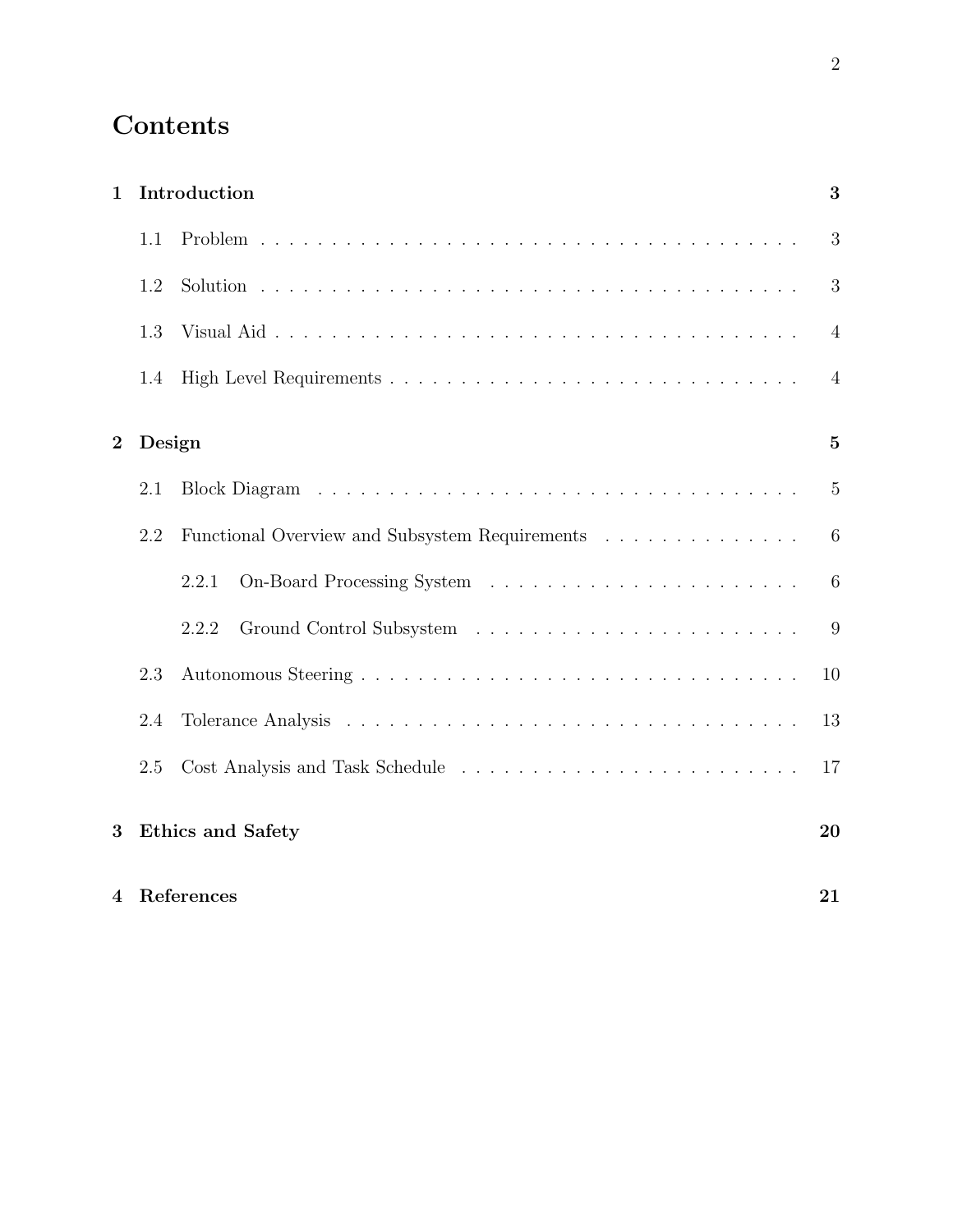## 1 Introduction

## 1.1 Problem

WRSC (World Robotic Sailing Championship) is an autonomous sailboat competition that aims at stimulating the development of autonomous marine robotics. Unlike the more traditional problem of autonomous radio controlled (RC) vehicles, autonomous sailboats pose a more challenging control problem – dual-mode capability. In the event that the autonomous system cannot navigate a difficult environment (harsh winds, etc.), the user must have the skill to manually control the boat back to base. The user would have difficulty retrieving the boat otherwise. Furthermore, the convoluted steering system on RC sailboats presents a steep learning curve. Amateur users greatly benefit from this dual-mode capability and are less likely to potentially lose their sailboat to the wind or waves. Additionally, autonomous sailboats attract great attention due to their possible infinite endurance [1]. The few autonomous sailboat designs that exist utilize expensive and scarce autopilot systems such as the Pixhawk Flight controller.

#### 1.2 Solution

Unlike the few designs on the market, our design will rely on low-cost sensors that are easy to set up and install into any standard RC sailboat. The affordability of our design contributes to its marketability among amateur users who are not willing to spend the extra money on alternative systems. Thus, the sailboat will offer a "return to base" feature that would diminish concern of an amateur losing their boat via lack of steering ability. Experienced users will also benefit from this feature as the sailboat will automatically return to base if it has detected that it is out of range from the RC controller.

Users will also be able to monitor real-time sensor data that will be critical in tuning the autonomous steering feature of the sailboat and potentially useful in understanding manual control. This ground control system will receive this data from the on-board MCU via a telemetry transceiver. The only communication the operator will maintain with the sailboat is via the RC remote control. The remote control features two joysticks for manually steering the boat and 3 buttons for toggling autonomous mode, returning the sailboat to base, and setting a new base position.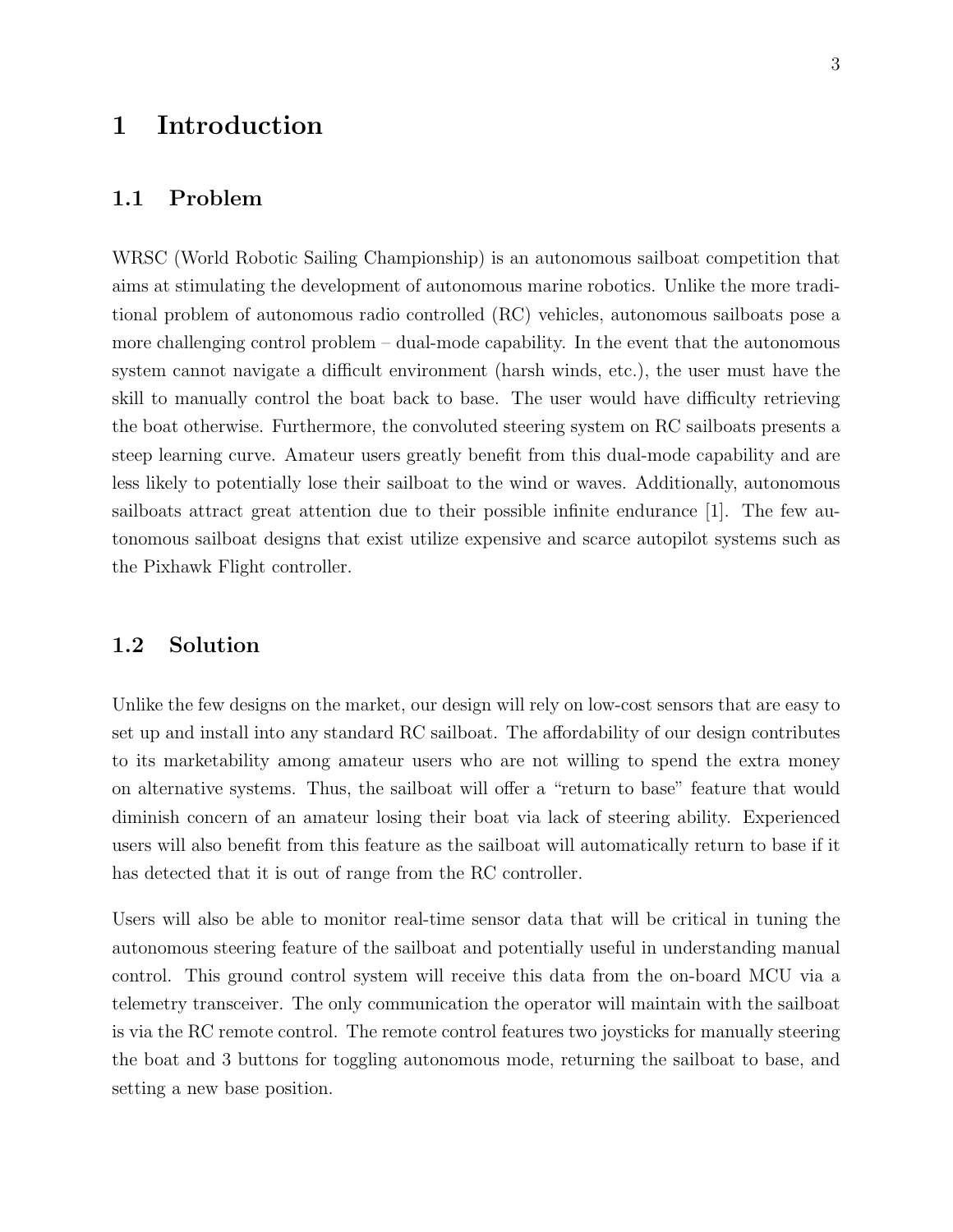### 1.3 Visual Aid



Figure 1: Visual Aid

## 1.4 High Level Requirements

- The sailboat can be manually controlled via remote control and can autonomously maintain a compass heading within  $\pm 9^{\circ}$ .
- The sailboat can record and transmit its GPS coordinates, compass heading, speed and wind direction back to the operator with a latency of less than 1 s.
- The sailboat features a "return to base" option that will autonomously guide the sailboat back to a set base position within a 5 m range. The base is initially set to the position in which the boat is turned on and is defined by GPS coordinates.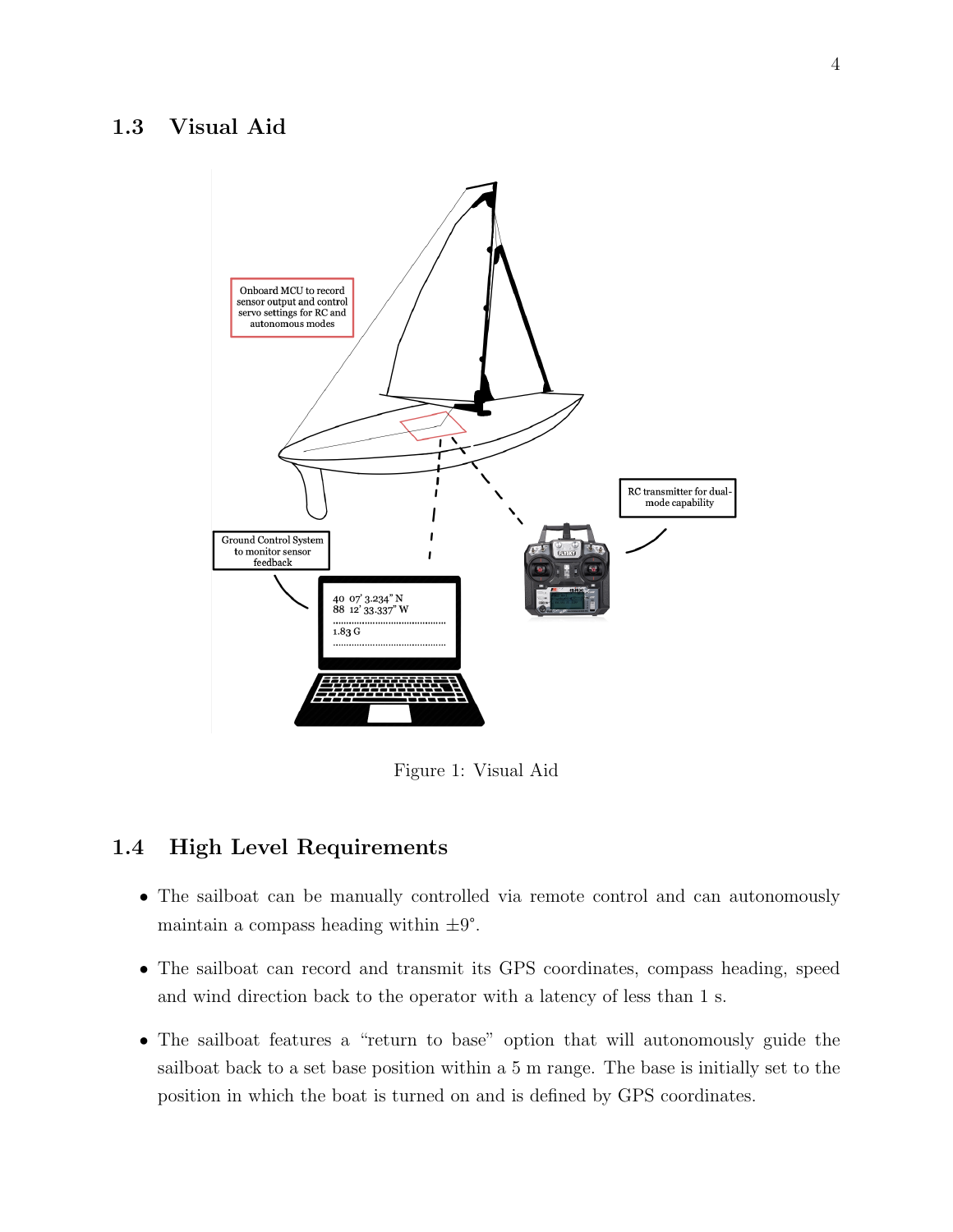## 2 Design

## 2.1 Block Diagram



Figure 2: Block Diagram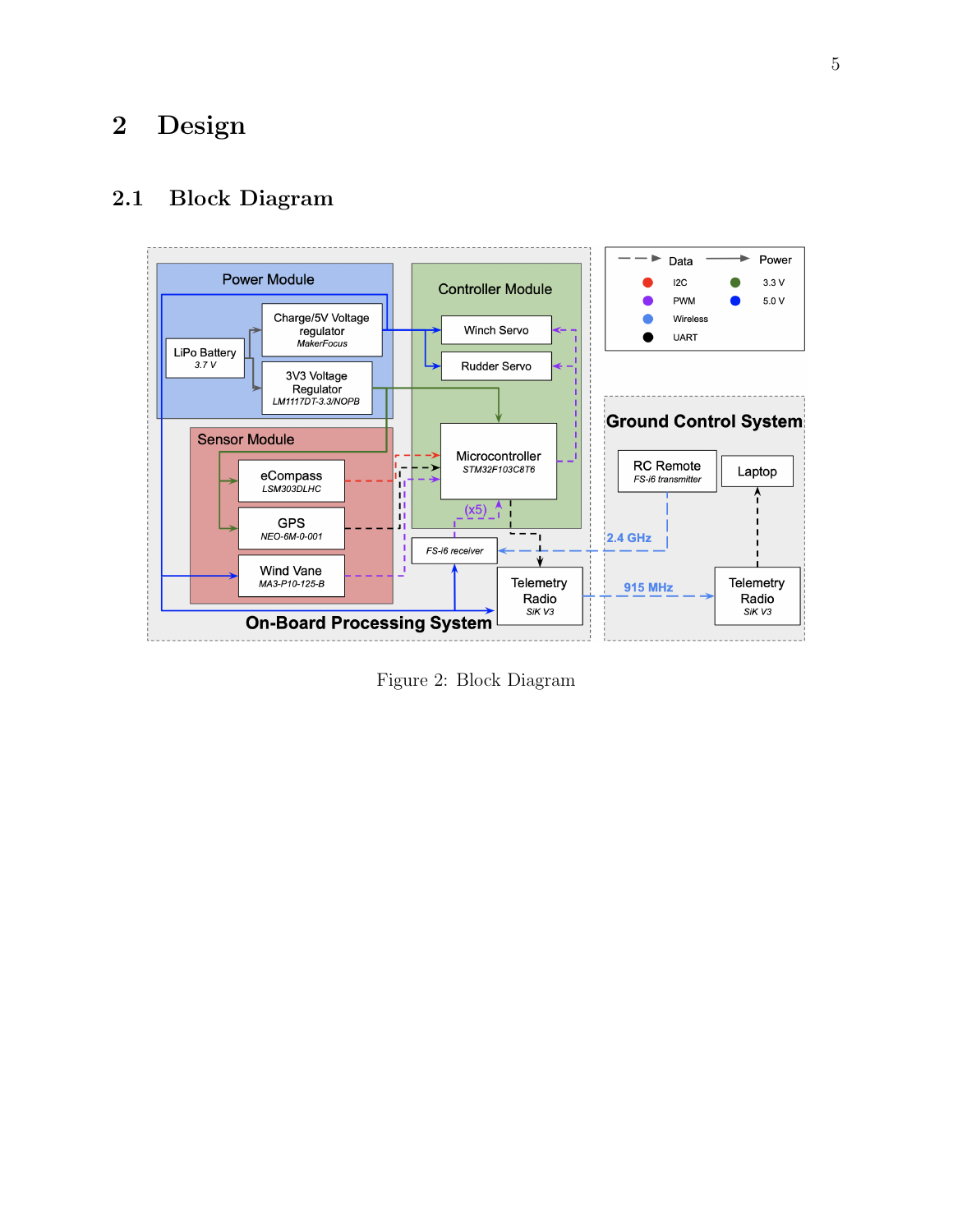#### 2.2 Functional Overview and Subsystem Requirements

#### 2.2.1 On-Board Processing System

The On-Board Processing System is consists of the power subsystem, controller subsystem and sensor subsystem. It is responsible for processing data from the sensors and adjusting the winch and rudder servo accordingly to steer the sailboat manually or autonomously.

The power subsystem is responsible for supplying power to all electrical components that are on-board the sailboat. In order to handle the varying voltage requirements between components, there are two voltage regulators. A 3.7 V LiPo battery is used as the primary supply voltage; one voltage regulator increases this voltage to 5 V and can be used to charge the LiPo battery. The other voltage regulator decreases the supply voltage to 3.3 V. The varying voltage requirements for each component can be seen in Figure 2.

The controller subsystem is responsible for processing the output data from the sensor subsystem and operator input via the FS-i6 receiver. When in manual mode, it will just adjust the sail and rudder angles based on the FS -i6 controller input. When in autonomous mode, it will change the sail and rudder directions such that it does not deviate more than  $\pm 9^{\circ}$ . This mode of operation will be further explained in the autonomous steering section. The MCU outputs two PWM signals for the winch and rudder servo to steer the sailboat. It also outputs the sensor data to the telemetry radio so that the data can be displayed in the ground control system.

The sensor subsystem is responsible for gathering essential data that the controller module will use to determine how to control the sailboat. The wind vane captures the apparent wind angle, the GPS captures the GPS coordinates of the sailboat and the eCompass captures the acceleration and compass heading. When the user presses the set base button, the GPS coordinates are used to set the new base position. Similarly, the MCU compares the current GPS coordinates with the base position coordinates when the user triggers the return to base feature. The apparent wind angle and compass heading are primarily used by the MCU in deciding how to adjust the sail and rudder to achieve a heading. Furthermore, the acceleration will be useful in adjusting the steering algorithms to achieve maximum efficiency.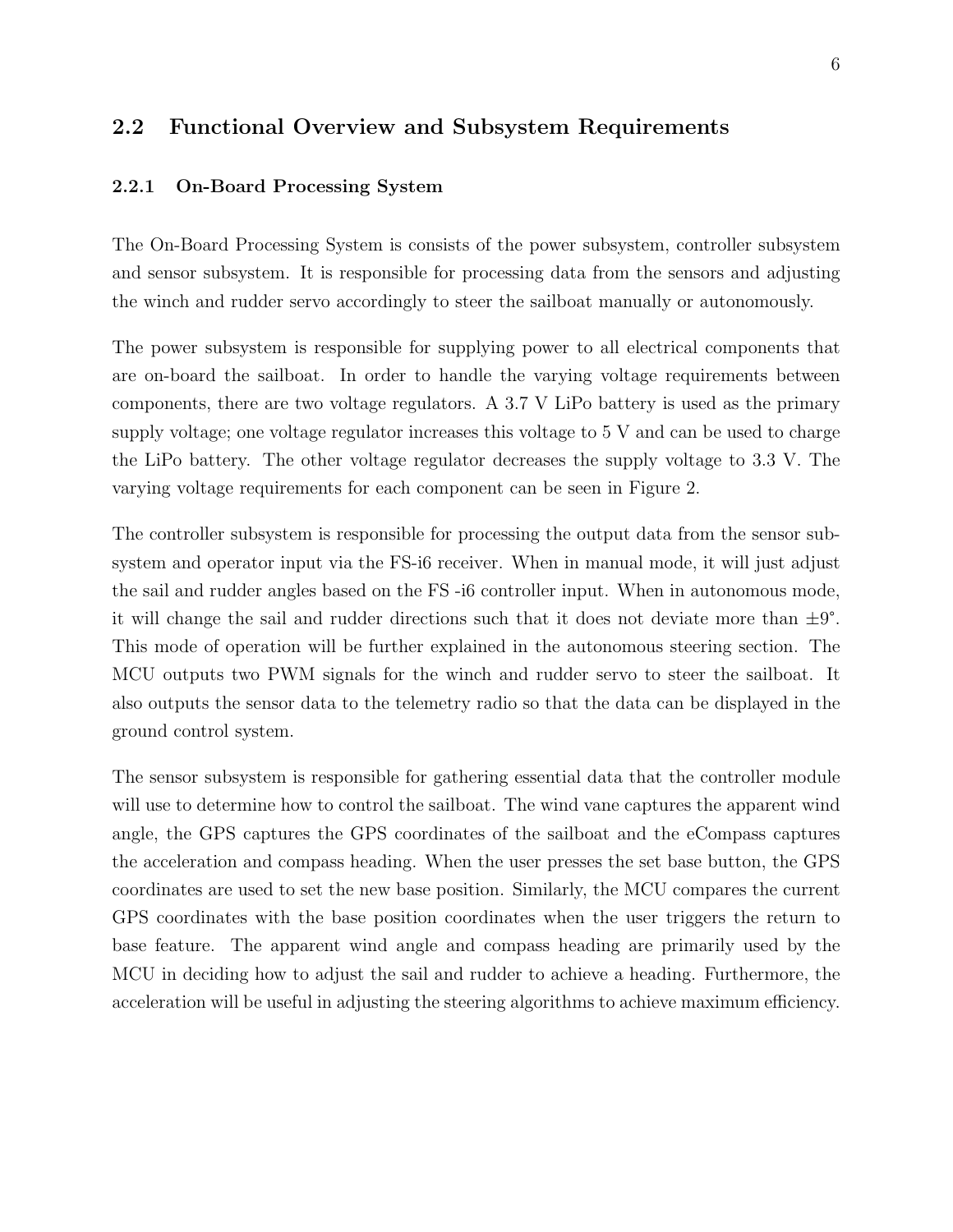Table 1: On-Board Processing System Requirements and Verification Pt 1. Requirements Verification

- The processing system must prevent the user from activating the return to base feature when it is not in autonomous mode. Furthermore, the processing system must prevent the operator from controlling the rudder and winch servos when in autonomous mode.
- Place the sailboat on the lazy susan, turn off the box fan simulating the wind. Turn on the sailboat and flip the autonomous mode switch ON. Move the two joysticks to control the rudder and winch servo. Verify that the servos do not respond to the movement of the joysticks.
- Place the sailboat  $\geq 5$  m away from the lazy susan. Turn on the sailboat, the base position should now be visibly set in Mission Planner. Place the sailboat on the lazy susan and flip the autonomous mode switch ON. Trigger the return to base feature and verify that the servos do not respond to the movement of the joysticks.
- The processing system must prevent the return to base feature to be triggered if the base position is  $\leq 5$  m of the sailboat's current GPS location.
- Turn on the sailboat and verify that the base position is set via Mission Planner. Move the sailboat  $\leq 5$  m in any direction and press the return to base button.
- Verify that return to base has not been triggered by moving either of the joysticks to control the winch or servo. If either joystick controls its respective servo, return to base has not been triggered. Repeat testing within any range  $\leq$  5 m of the set base position.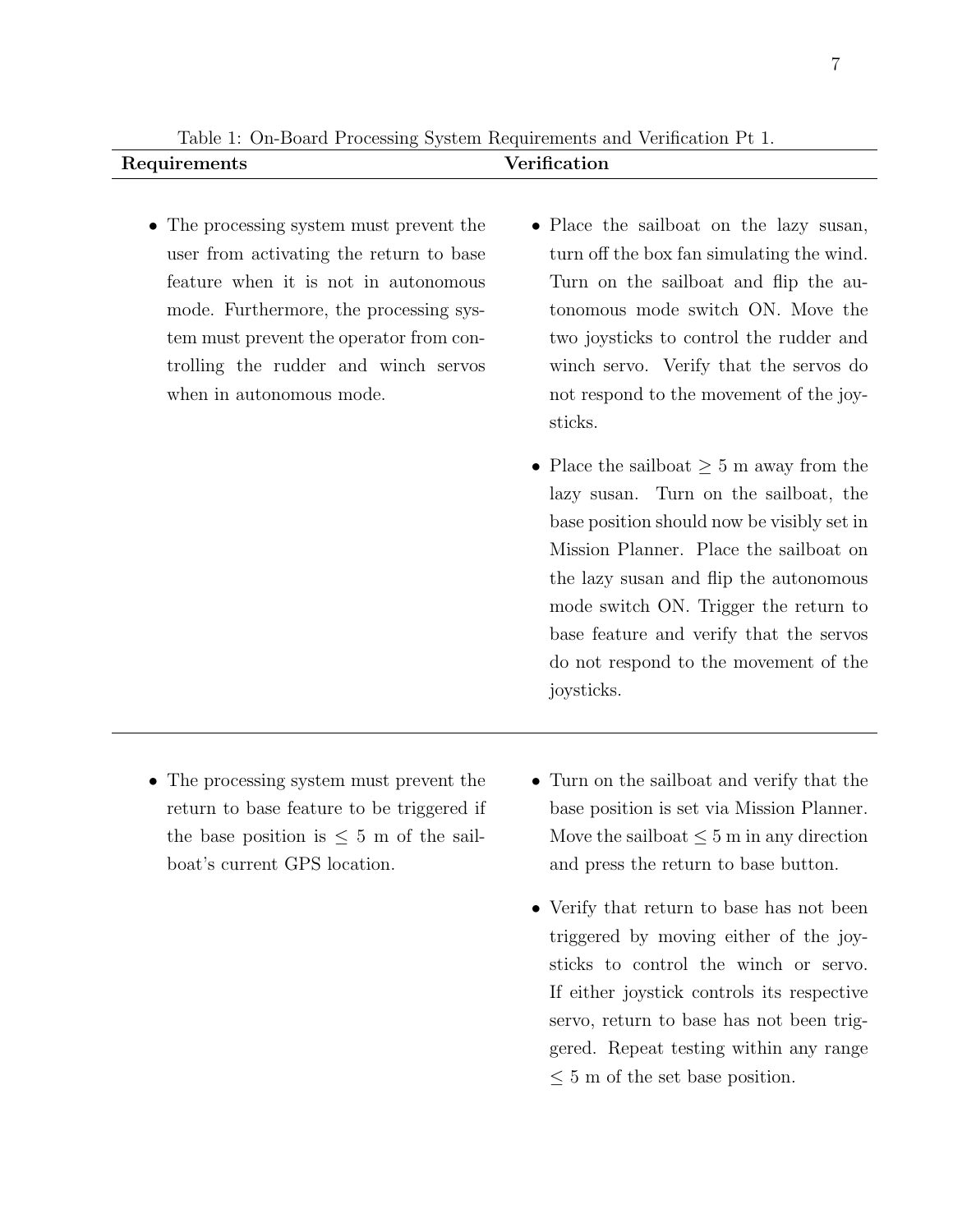- The processing system correctly adjusts the sail and rudder angle according to Table 4 within a tolerance of 2°.
- Place the sailboat on the lazy susan such that its heading is aligned with 0°. Place a box fan directly in front of the lazy susan such that the wind direction is directly "upwind" of the sailboat. Measure the current sail and rudder angle using the compass on the lazy susan.
- Now, rotate the sailboat such that its heading aligns with an apparent wind angle of your choosing. Allow the sailboat to rotate the sail and rudder then turn off the sailboat. Measure the sail and rudder angle again and compare to initial measurements.
- Using Table 4 for sail and rudder angles, verify that the angles match for the apparent wind angle chosen previously (what heading you rotated the boat to).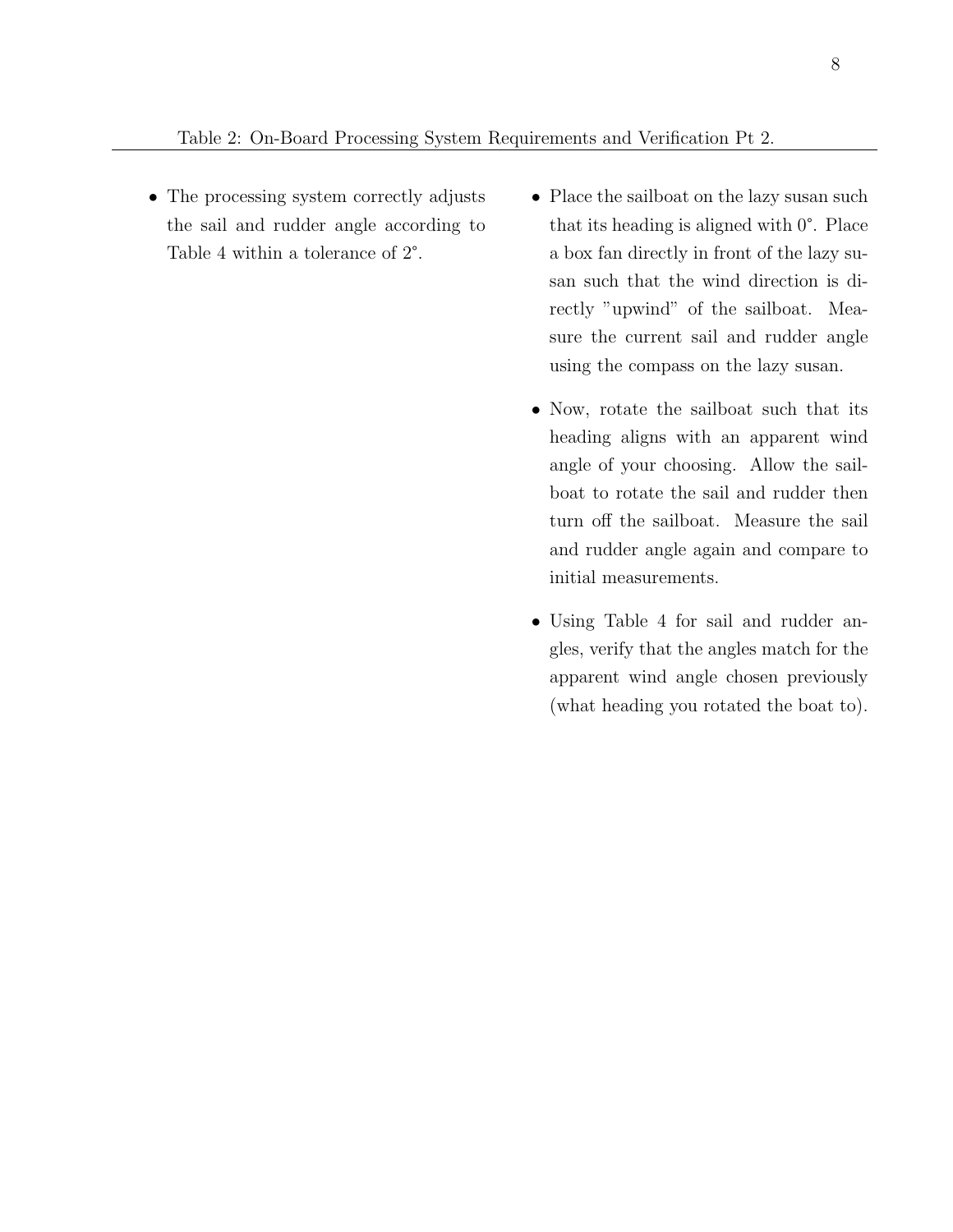#### 2.2.2 Ground Control Subsystem

The ground control subsystem is responsible for providing the operator with manual control of the sailboat. It also provides the operator with autonomous mode switches and provides a display of useful sensor feedback data from the sailboat. This will be useful to helping the operator understand manual control and in adjusting the autonomous mode features.

The SiK V3 telemetry radio receiver connects to the user's laptop via USB. ArduPilot Mission Planner is configured to read data from the receiver and display the sailboat's GPS coordinates, acceleration, compass heading and the base position and wind direction.

Five channels of the FS-i6 remote control transmitter are used to send PWM input signals to the sailboat. Two of these channels are used for the winch and rudder servo and can be controlled via the 2 joysticks on the remote control. One switch will toggle autonomous mode and 2 buttons will be used to set the base position and trigger the return to base feature.

| Table 3: Ground Control Subsystem Requirements and Verification                                    |                                                                                                                                                                                                                                                                                                                                                                                                                                                                                                                                                                                                                                                               |  |  |
|----------------------------------------------------------------------------------------------------|---------------------------------------------------------------------------------------------------------------------------------------------------------------------------------------------------------------------------------------------------------------------------------------------------------------------------------------------------------------------------------------------------------------------------------------------------------------------------------------------------------------------------------------------------------------------------------------------------------------------------------------------------------------|--|--|
| Requirements                                                                                       | Verification                                                                                                                                                                                                                                                                                                                                                                                                                                                                                                                                                                                                                                                  |  |  |
| • The ground control system displays up-<br>dated sensor data with a feedback delay<br>$\leq 1$ s. | • Turn on sailboat and note base position<br>on laptop display. Turn off sailboat and<br>repeat at a location approximately 10 m<br>away from starting location. Then, turn<br>on sailboat and walk back to starting po-<br>sition; verify the GPS coordinates match<br>initial measurement within 1 s.<br>• Place sailboat on lazy susan such that<br>its heading lines up with $0^{\circ}$ . Turn on the<br>sailboat and adjust the lazy susan such<br>that the compass heading viewed on the<br>laptop display reads North. Rotate the<br>sailboat $90^{\circ}$ , $180^{\circ}$ , and $-90^{\circ}$ . Verify that<br>the compass heading reads East, South |  |  |
|                                                                                                    | and West respectively within 1 s.                                                                                                                                                                                                                                                                                                                                                                                                                                                                                                                                                                                                                             |  |  |

Table 3: Ground Control Subsystem Requirements and Verification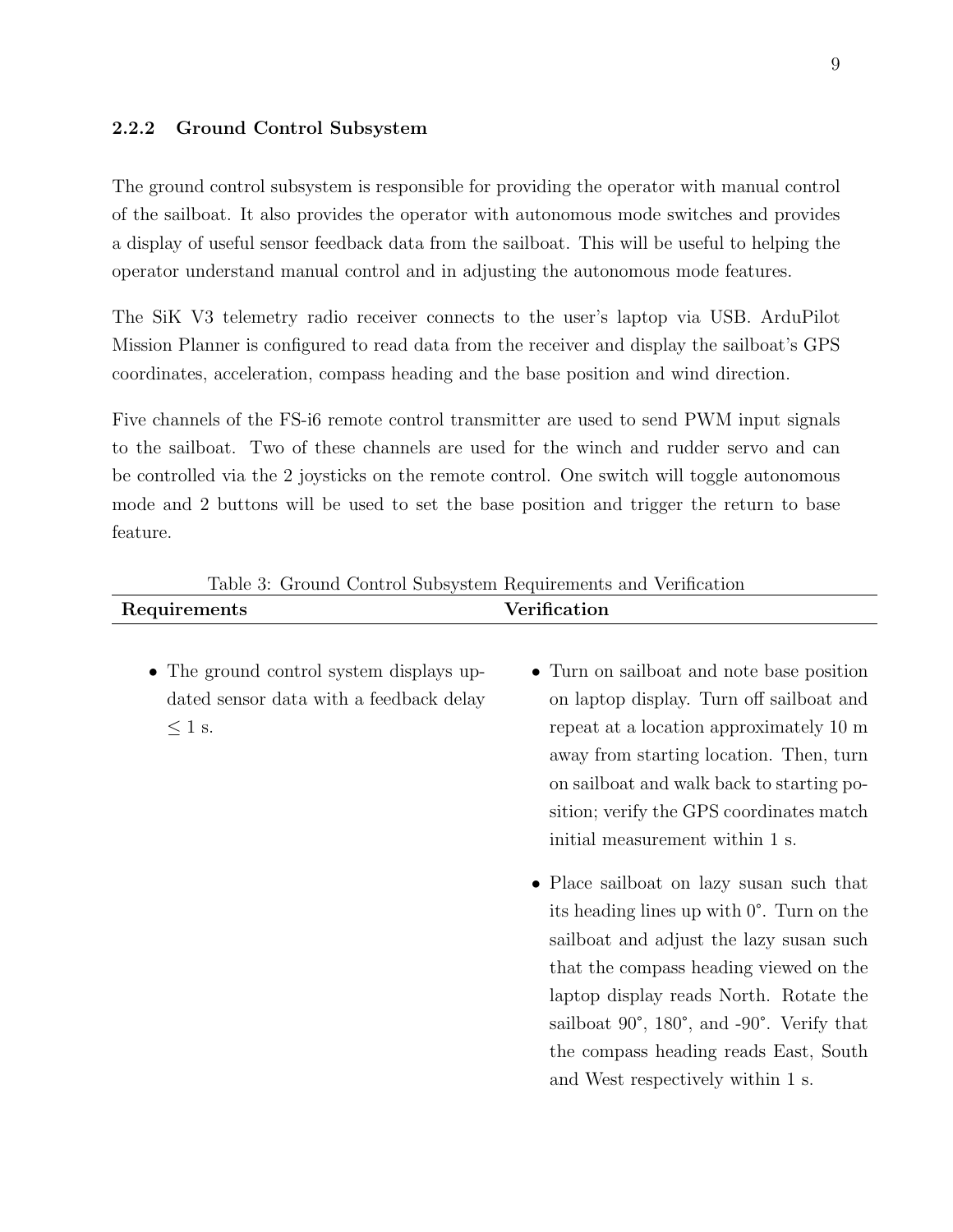## 2.3 Autonomous Steering



Figure 3: High Level Flow Chart

The On-Board Processing System follows the control flow diagram shown in Figure 3. The lookup table as shown in Table 4 is used to compare the apparent wind angle to get the new sail angle. This occurs while the compass heading deviates  $\leq \phi_0$  from the desired heading. Otherwise, the system will check the wind direction and carry out turning (using the rudder) or tacking and jibing. This will occur until the compass heading is back into the desired range.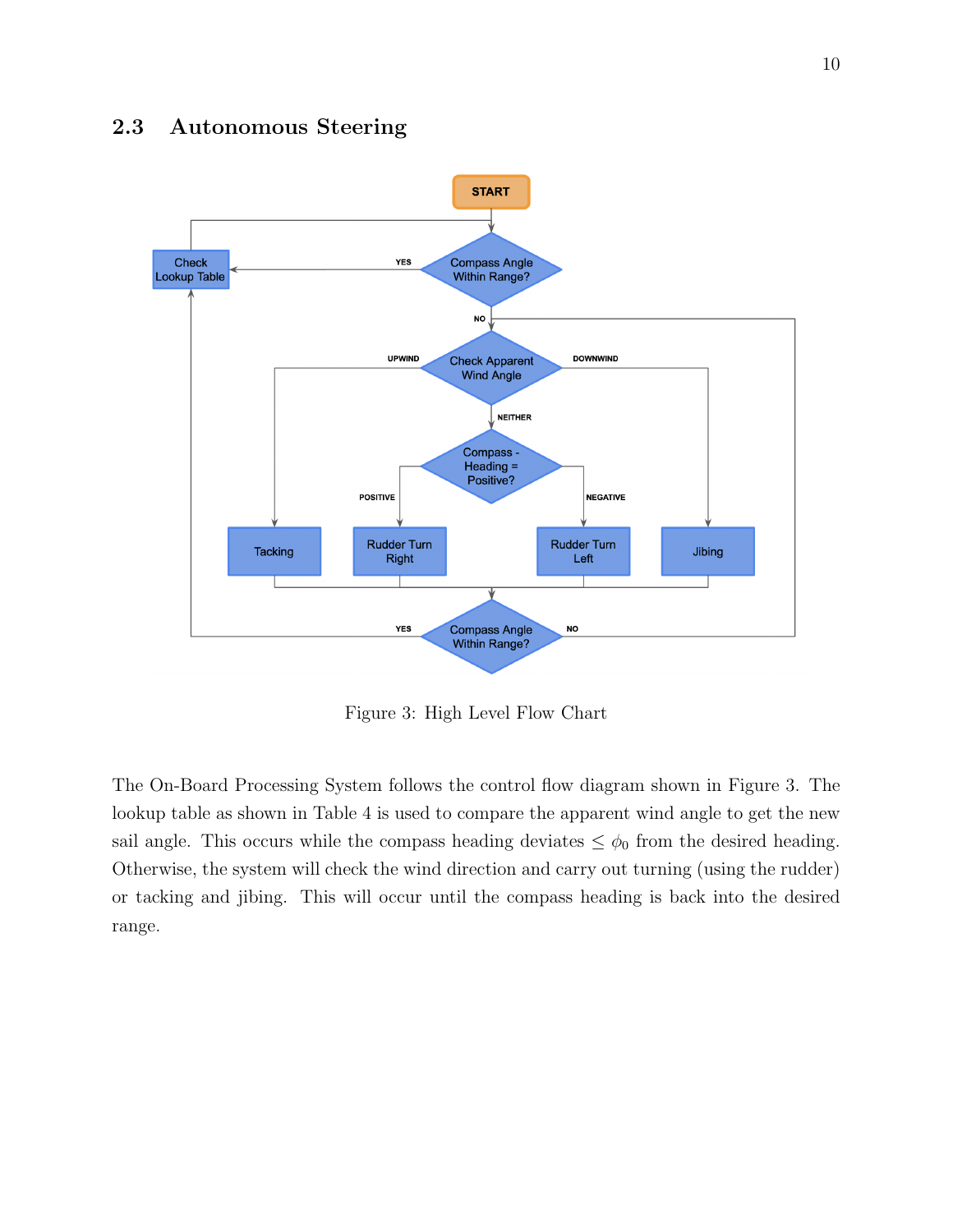| Apparent Wind                        | Point of Sail | Sail Angle       | Rudder      |  |
|--------------------------------------|---------------|------------------|-------------|--|
| Angle                                |               |                  | Angle       |  |
| $0 \leq \theta \leq 45$   315 $\leq$ | No-Go Zone    | $0^{\circ}$      |             |  |
| $\theta \leq 360$                    |               |                  | Tacking     |  |
| $45 < \theta < 75$                   | Close-Hauled  | $15^{\circ}$     | $0^{\circ}$ |  |
| $75 < \theta < 105$                  | Beam Reach    | $-45^{\circ}$    | $0^{\circ}$ |  |
| $105 < \theta < 135$                 | Broad Reach   | $-60^\circ$      | $0^{\circ}$ |  |
| $135 < \theta < 225$                 | Running       | $\pm 90^{\circ}$ | $0^{\circ}$ |  |
| $225 < \theta < 255$                 | Broad-Reach   | $60^{\circ}$     | $0^{\circ}$ |  |
| $255 < \theta < 285$                 | Beam Reach    | $45^{\circ}$     | $0^{\circ}$ |  |
| $285 < \theta < 315$                 | Close-Hauled  | $15^{\circ}$     | $0^{\circ}$ |  |

Table 4: Sail and Rudder Angle Lookup Table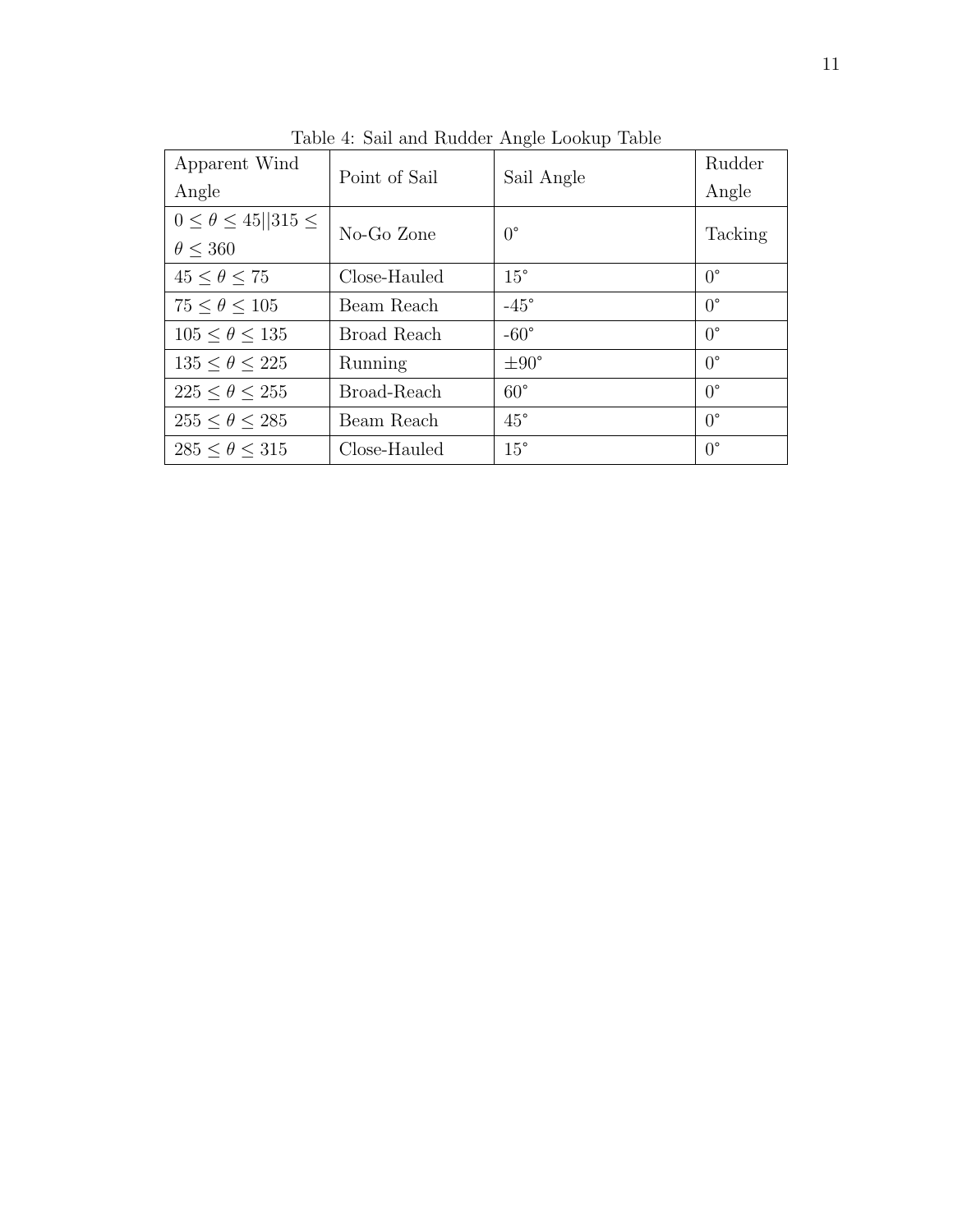

Figure 4: Tacking and Jibing Flow Chart

The tacking and jibing function checks the deviation of the boat and turns the rudder accordingly. It then moves the sail to the opposite position to finish the maneuver successfully.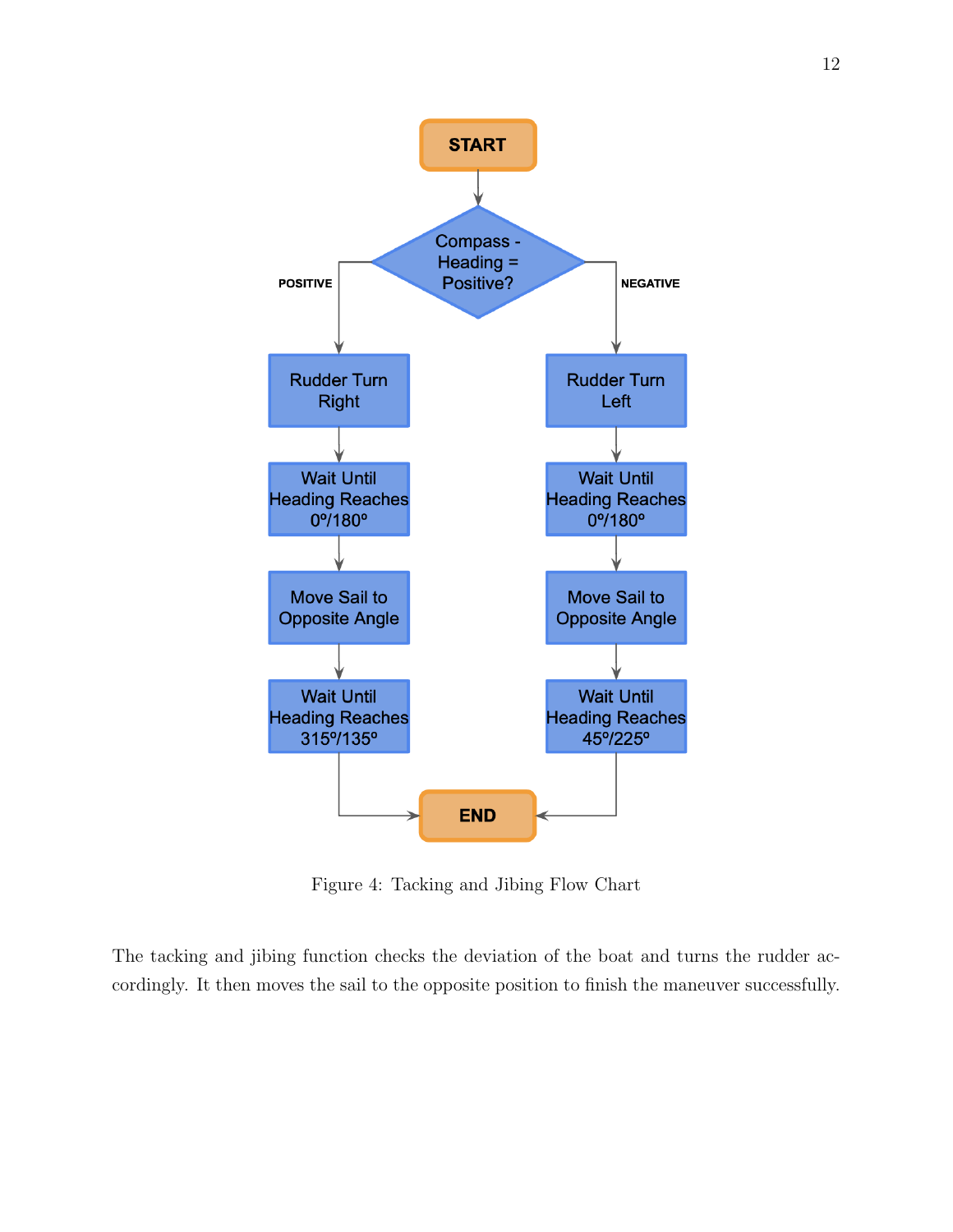### 2.4 Tolerance Analysis

For the tolerance analysis, a simple mathematical model for the sailboat has been created to ensure that our sailboat will maintain  $a \leq \pm 9$  deviation from the desired heading. There are some assumptions that were made:

- Waves are ignored
- The modulus of the lift force in the sail is approximately constant.
- The modulus of the force in the rudder is approximately constant
- The roll and pitch angles are approximately 0.
- Fluid friction generated by the water is ignored.
- Yaw angle variation does not affect the forces.
- The movement of the sail barely changes the center of mass of the system,  $G$ .

This is a free body diagram of the sailboat taking into account the assumptions:



Figure 5: Free body diagram of the sailboat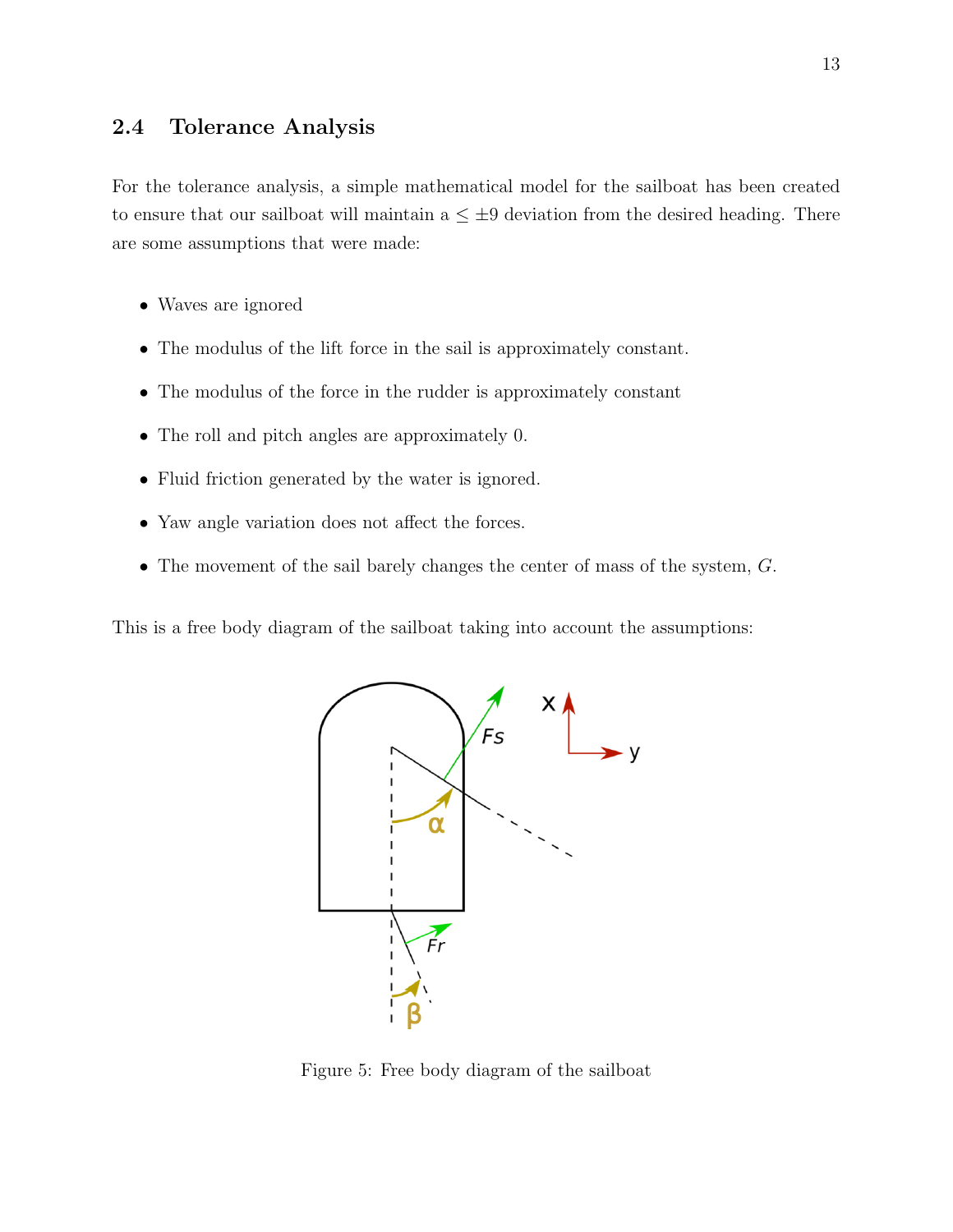With this body diagram, a mathematical model for the sailboat can be easily derived using Newton's laws for rotation and movement (note the direction of forces Fr and Fs changes when beta  $\mathfrak{g}$  0 and alpha  $\mathfrak{g}$  0 respectively):

$$
if (\alpha, \beta > 0) : x := F_s |\sin \alpha| - F_r |\sin \beta| = m \frac{d^2 x}{d^2 t}
$$
 (1)

$$
y := F_s |\cos \alpha| - F_r |\cos \beta| = m \frac{d^2 y}{d^2 t}
$$
 (2)

$$
F_s |\cos \alpha| x_{gs} + F_s |\sin \alpha| y_{gs} - F_r |\cos \beta| x_{gr} - F_r |\sin \alpha| y_{gr} = M \frac{d^2 \phi}{d^2 t}
$$
(3)

$$
if \ (\alpha < 0, \beta > 0) : x := F_s|\sin \alpha| - F_r|\sin \beta| = m\frac{d^2x}{d^2t} \tag{4}
$$

$$
y := -F_s |\cos \alpha| - F_r |\cos \beta| = m \frac{d^2 y}{d^2 t}
$$
 (5)

$$
-F_s|\cos\alpha|x_{gs} - F_s|\sin\alpha|y_{gs} - F_r|\cos\beta|x_{gr} - F_r|\sin\alpha|y_{gr} = M\frac{d^2\phi}{d^2t}
$$
(6)

$$
if \ (\alpha < 0, \beta < 0) : x := F_s | \sin \alpha | - F_r | \sin \beta | = m \frac{d^2 x}{d^2 t} \tag{7}
$$

$$
y := -F_s |\cos \alpha| + F_r |\cos \beta| = m \frac{d^2 y}{d^2 t}
$$
 (8)

$$
-F_s|\cos\alpha|x_{gs} - F_s|\sin\alpha|y_{gs} + F_r|\cos\beta|x_{gr} + F_r|\sin\alpha|y_{gr} = M\frac{d^2\phi}{d^2t}
$$
(9)

$$
if \ (\alpha > 0, \beta < 0) : x := F_s \left| \sin \alpha \right| - F_r \left| \sin \beta \right| = m \frac{d^2 x}{d^2 t} \tag{10}
$$

$$
y := F_s |\cos \alpha| + F_r |\cos \beta| = m \frac{d^2 y}{d^2 t} \tag{11}
$$

$$
F_s |\cos \alpha| x_{gs} + F_s |\sin \alpha| y_{gs} + F_r |\cos \beta| x_{gr} + F_r |\sin \alpha| y_{gr} = M \frac{d^2 \phi}{d^2 t}
$$
 (12)

$$
x_{gs} := \frac{L}{2} |\cos \alpha| \tag{13}
$$

$$
y_{gs} := \frac{L}{2} |\sin \alpha| \tag{14}
$$

$$
x_{gr} := l + \frac{\overline{r}}{2} |\cos \beta| \tag{15}
$$

$$
y_{gr} := \frac{r}{2} |\sin \beta| \tag{16}
$$

Where m is the mass of the sailboat, M is the moment of inertia of the sailboat,  $F_s$  and  $F_r$ are the forces in the sail and in the rudder,  $\alpha$  is the sail angle,  $\beta$  is the rudder angle,  $x_g s$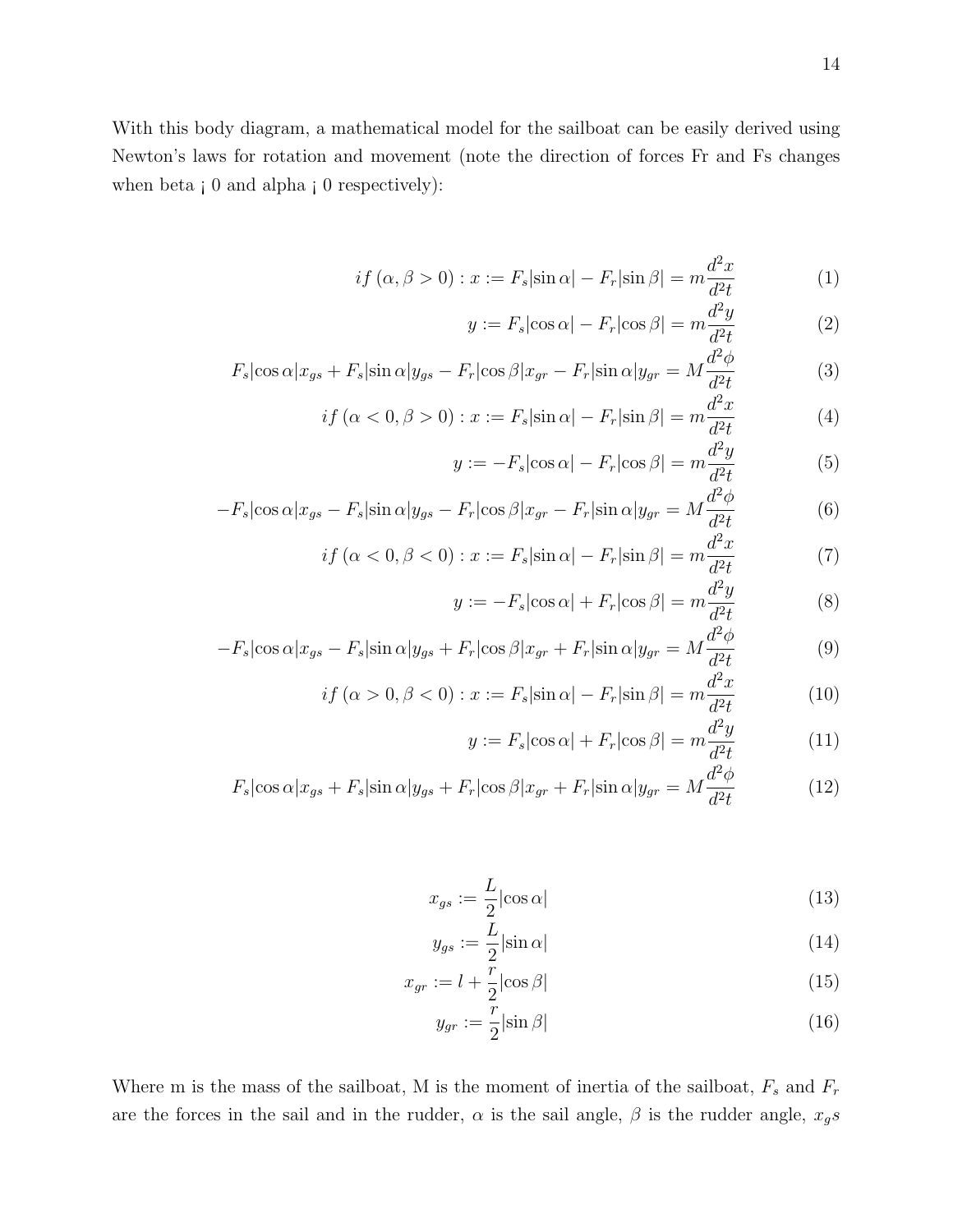is the distance between the center of mass and the point of application of  $F_s$  in the x-axis,  $y_g$ s is the distance between the center of mass and the point of application of  $F_s$  in the y-axis,  $x_g r$  is the distance between the center of mass and the point of application of  $F_r$  in the x-axis,  $y_g r$  is the distance between the center of mass and the point of application of  $F_r$ in the y-axis,  $L$  is the length of the sail,  $l$  is the distance between the center of mass and the rudder and r is the length of the rudder and  $\phi$  is the compass heading variation angle  $(CompassHeading_{initial}-CompassHeading_{actual}).$ 



Figure 6: Depiction of variables  $L, l$  and  $r$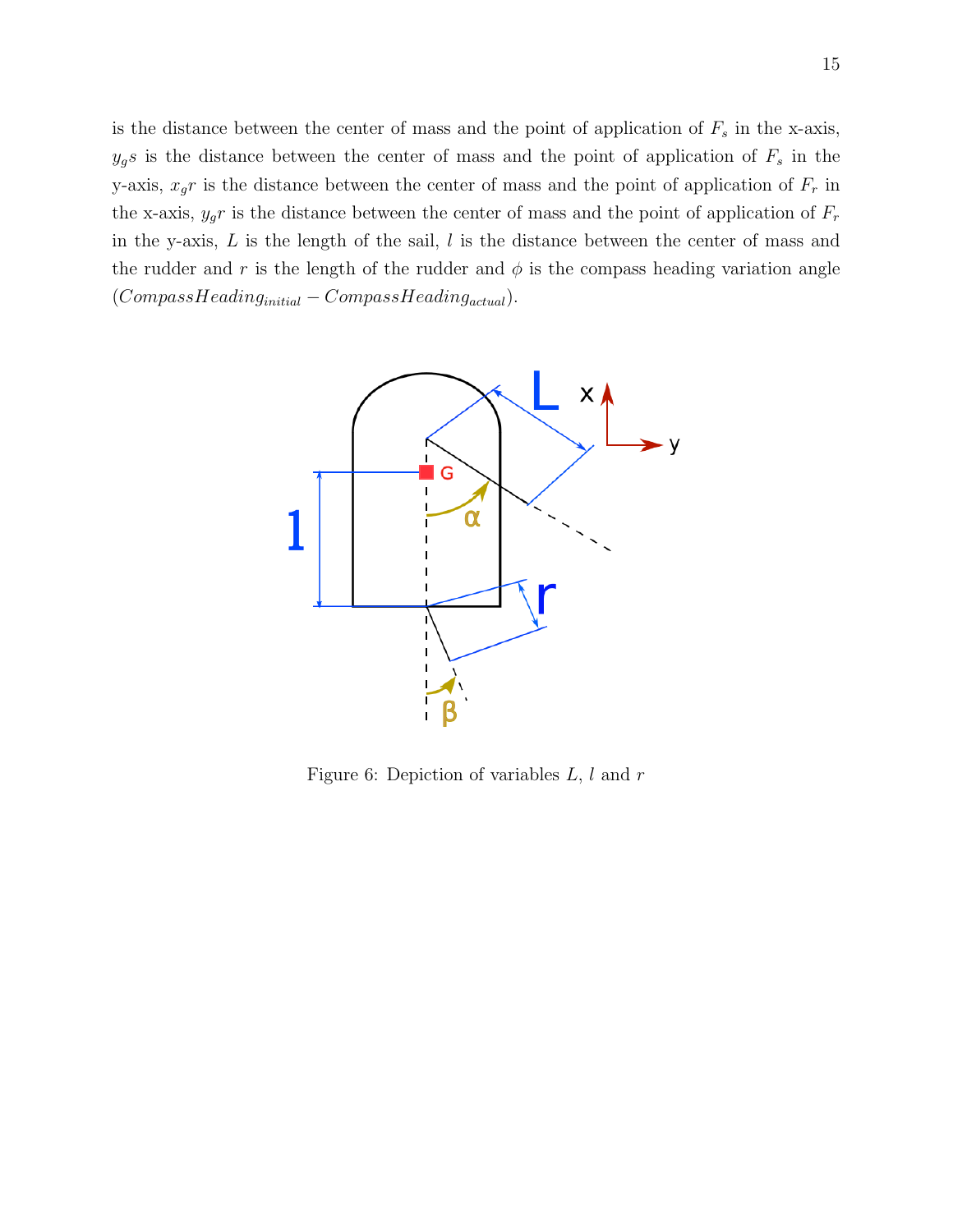

Figure 7: Depiction of variables  $x_g r$ ,  $x_g s$ ,  $y_g r$  and  $y_g s$ 

To come up with an approximate solution for the differential equations, the equations 17 - 22 were used.

$$
F = m \frac{d^2x}{d^2t} \tag{17}
$$

$$
v(t) = \int_0^t \frac{F(t)dt}{m} \approx \int_0^{t-t_0} \frac{F(t)dt}{m} + F(t)t_0
$$
\n(18)

$$
x(t) = \int_0^t v_x(t)dt \approx \int_0^{t-t_0} v_x(t)dt + v_x(t)t_0
$$
\n(19)

$$
y(t) = \int_0^t v_y(t)dt \approx \int_0^{t-t_0} v_y(t)dt + v_y(t)t_0
$$
\n(20)

$$
w(t) = \frac{\int_0^t T(t)dt}{M} \approx \int_0^{t-t_0} T(t)dt + T(t)t_0
$$
\n(21)

$$
\phi(t) = \int_0^t w(t)dt \approx \int_0^{t-t_0} w(t)dt + w(t)t_0
$$
\n(22)

To come up with what  $phi_0$  angle should trigger the control, several simulations were made using different values for the phi<sub>0</sub> angle. It was found that a phi<sub>0</sub>  $\approx$  4°, keeps the sailboat within the desired compass heading.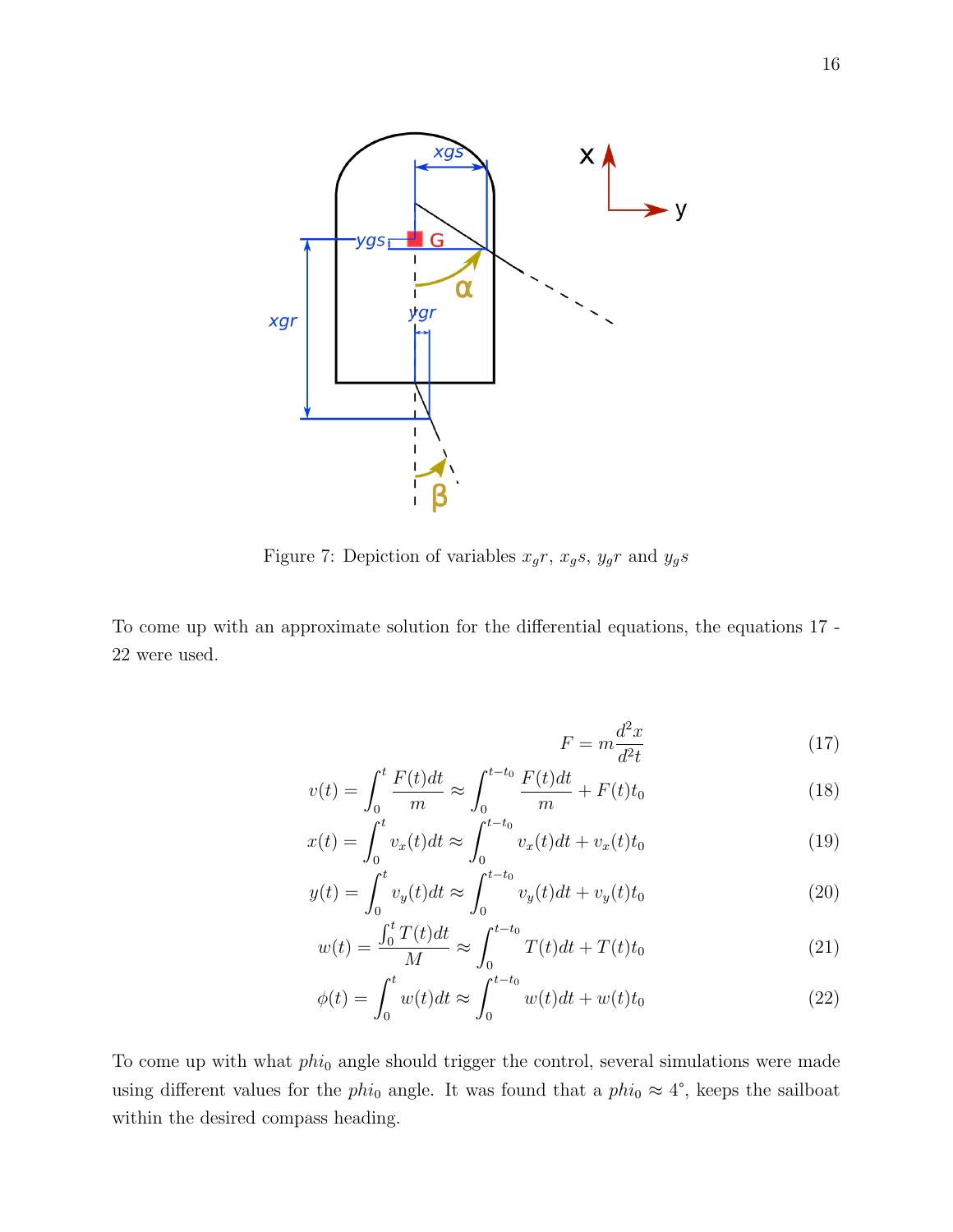### 2.5 Cost Analysis and Task Schedule

The average salary of an ECE graduate is \$79,714/year [2]. The average person works 2080 hours per year.  $$79,714/2080 = $38.32/h$ our. Each member of the group will work an average of 10 hours per week in the project. 10 hours/week  $*$  10 weeks = 100 hours. Therefore, the total labor cost of this project comes to a total of \$11,496.

This project will take the machine shop about 15 hours. According to UIUC's machine shop website, the average pay is \$36.65/hr plus materials [3]. Therefore, the total machine shop cost is  $15hr \times $36.65/hr = $549.75$ .

As shown in Table 5, the total parts cost comes to \$251.83.

Total project cost = Parts + Machine Shop + Labor =  $$251.83 + $549.75 + $11,496 =$ \$12297.58.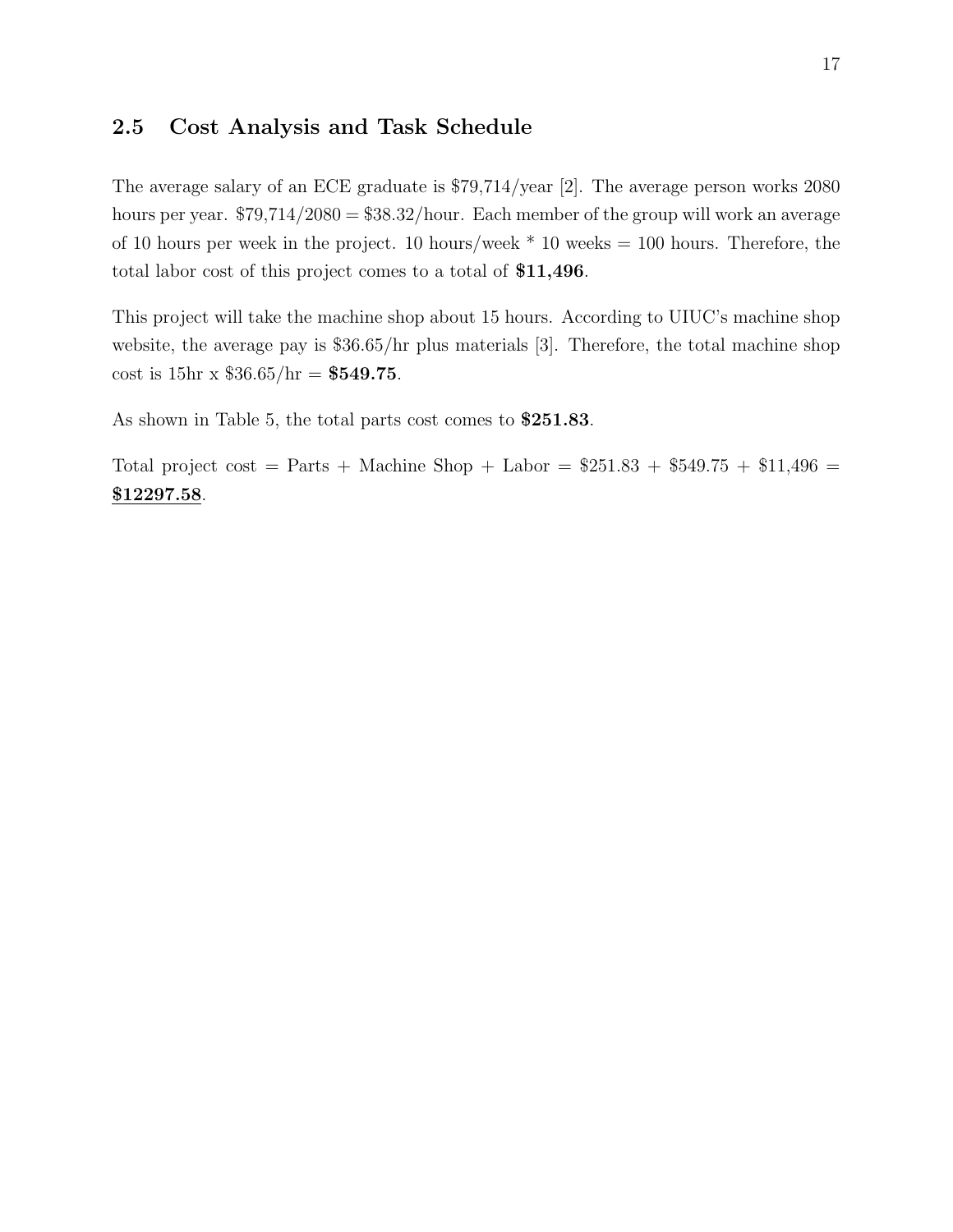| Part                         | ⊥ພບ⊥ບ<br>Manufacturer         | $\sqrt{2}$ . That and $\sqrt{2}$<br>Part Number | Quantity       | Extended<br>Cost |
|------------------------------|-------------------------------|-------------------------------------------------|----------------|------------------|
| Microcontroller              | <b>STMicroelectronics</b>     | STM32F103C8T6                                   | $\mathbf{1}$   | \$7.00           |
| Sail Winch Servo             | Joysway Hobby                 | 880545                                          | $\mathbf{1}$   | \$25.95          |
| Rudder Servo                 | Joysway Hobby                 | 881504                                          | $\mathbf{1}$   | \$9.95           |
| <b>BJT</b> Transistor        | Micro Commer-<br>cial Co      | 2N3904-AP                                       | $\overline{4}$ | \$1.36           |
| $4.7$ K $\Omega$ Resistor    | <b>YAGEO</b>                  | RC1206FR-104K7L                                 | $\overline{4}$ | \$0.40           |
| $1$ K $\Omega$ Resistor      | <b>YAGEO</b>                  | RC1206FR-101KL                                  | $\overline{2}$ | \$0.20           |
| 3 Pin Male<br>Header         | Molex                         | 0022284036                                      | $\overline{2}$ | \$0.74           |
| $5$ V Converter $\,$         | MakerFocus                    | B07PZT3ZW2                                      | $\mathbf{1}$   | \$2.35           |
| 3V3 Regulator                | Texas Instru-<br>ments        | <b>LM1117DT-</b><br>3.3/NOPB-ND                 | $\mathbf{1}$   | \$1.89           |
| 2 Pin Male<br>Header         | Molex                         | 0022284028                                      | 3              | \$0.87           |
| $10~\upmu\text{F}$ Capacitor | Smasung Electro-<br>Mechanics | CL21B106KPQNFNE                                 | $\overline{2}$ | \$0.58           |
| $4.7 \mu F$ Capacitor        | Smasung Electro-<br>Mechanics | CL10A475KQ8NNWC                                 | $\mathbf{1}$   | \$0.10           |
| $100\ \mathrm{nF}$ Capacitor | <b>KEMET</b>                  | C0603C104K8PAC7867                              | $\overline{5}$ | \$1.00           |
| <b>GPS</b> Module            | Hiletgo                       | GY-NEO6MV2                                      | $\mathbf{1}$   | \$17.49          |
| Wind Vane En-<br>coder       | US Digital                    | MA3-P10-125-B                                   | $\mathbf{1}$   | \$60.22          |
| eCompass                     | Hiletgo                       | GY-511<br>LSM303DLHC                            | $\mathbf{1}$   | \$7.99           |
| ARM 10 Pin<br>Connector      | Amphenol CS                   | G821EU210AGM00Y                                 | $\mathbf{1}$   | \$0.75           |
| Telemetry Radio              | Holybro                       | SiK V3 17012                                    | $\mathbf{1}$   | \$56.00          |
| RC Controller                | FlySky                        | FS-i6 6CH                                       | $\mathbf{1}$   | \$38.00          |
| Receiver                     | FlySky                        | FS-iA6                                          | $\mathbf{1}$   | \$18.99          |

Table 5: Parts Cost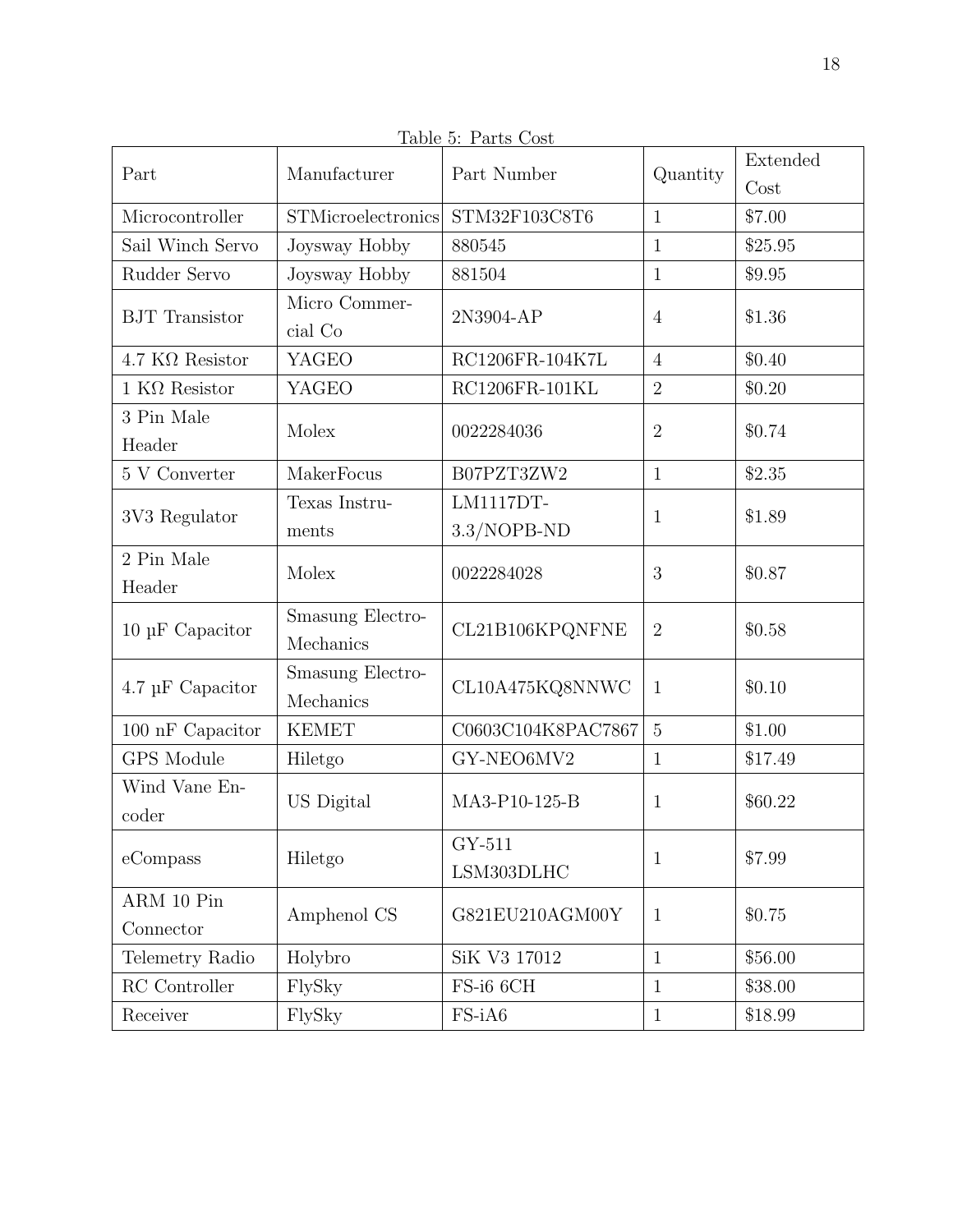| Date         | <b>Tasks Overview</b>                                          | Riley                                         | Lorenzo                                             | Arthur                                              |
|--------------|----------------------------------------------------------------|-----------------------------------------------|-----------------------------------------------------|-----------------------------------------------------|
| 2/21         | Design Document<br>Check, Order Parts                          | STM32 research,<br>Design Document            | Circuit<br>Schematic, PCB<br>Design                 | Physical Design,<br>Design Document                 |
| 2/28         | Design review, PCB<br>board reviews                            | Sensor module<br>unit testing, PCB<br>design  | Power module<br>unit testing, PCB<br>design         | Controller module<br>unit testing                   |
| 3/14         | Individual au-<br>tonomous software<br>design                  | STM32Cube<br>setup, HAL li-<br>brary          | Servo control<br>with BluePill                      | Sensor input with<br>BluePill                       |
| 3/21         | Finish design using<br>BluePill dev board                      | Sensors and Servo<br>STM32Cube Li-<br>braries | Sensors and Servo<br>STM32Cube Li-<br>braries       | Sensors and Servo<br>STM32Cube Li-<br>braries       |
| 3/28         | Implement return<br>to base feature with<br>BluePill dev board | STM32Cube Au-<br>tonomous mode<br>libraries   | Configuring servo<br>module with<br><b>BluePill</b> | Configuring con-<br>troller module<br>with BluePill |
| 4/4          | Transfer implemen-<br>tation to PCB                            | Programming<br><b>PCB</b>                     | Constructing boat<br>with PCB                       | Soldering PCB                                       |
| 4/11         | Adjust sensors and<br>algorithms                               | Optimize servo<br>adjustment algo-<br>rithms  | Optimize effi-<br>ciency of servos                  | Optimize effi-<br>ciency of con-<br>troller         |
| $4/11 - 5/2$ | Mock demo, demon-<br>stration, presenta-<br>tion, final paper  | Final adjust-<br>ments, Final Pa-<br>per      | Final adjust-<br>ments, Final Pa-<br>per            | Final adjust-<br>ments, Final Pa-<br>per            |

Table 6: Weekly Schedule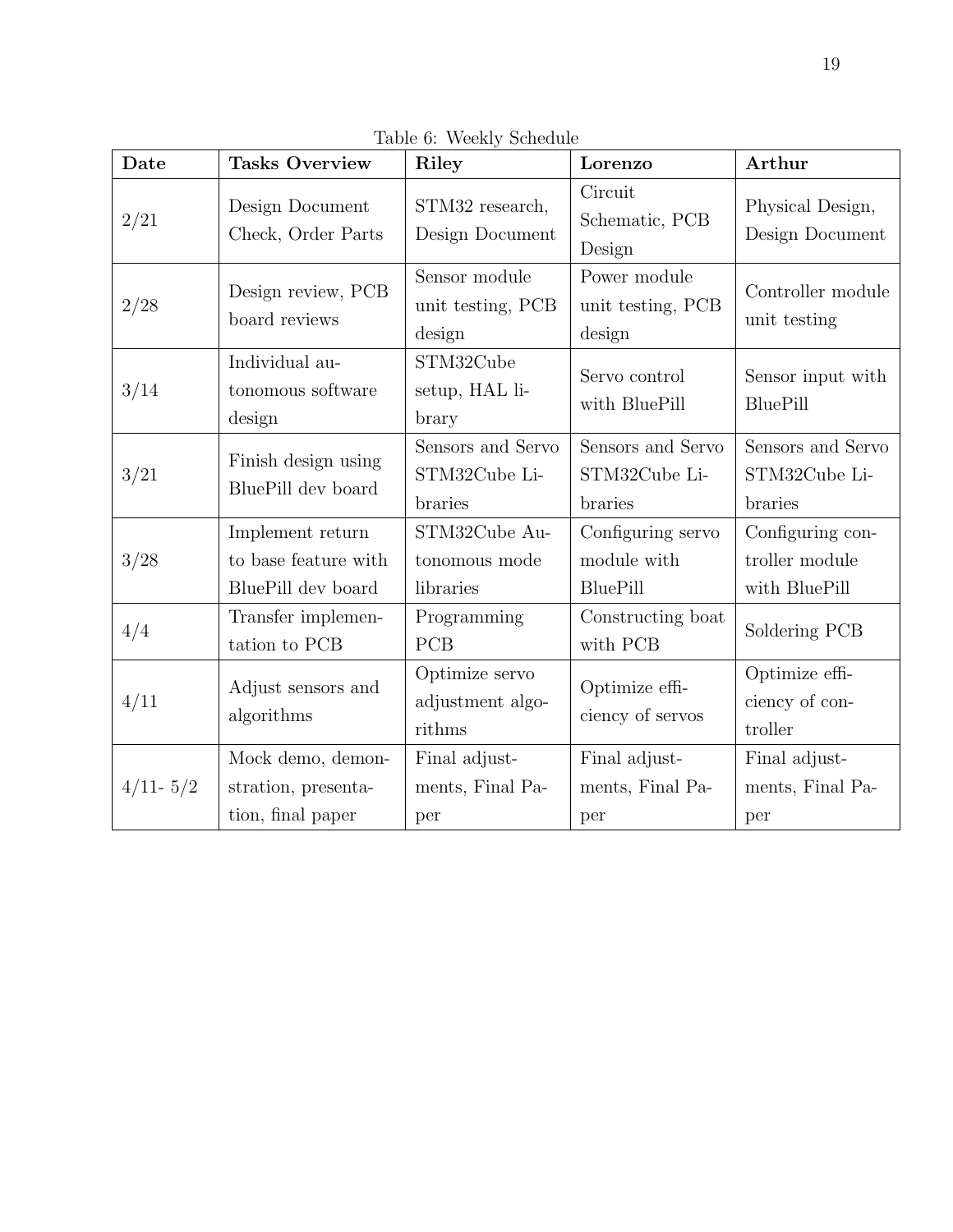## 3 Ethics and Safety

There are a few ethics policies that we need to take into consideration with this project. Section 7.6 of the IEEE Code of Ethics I.5 states, "to seek, accept, and offer honest criticism of technical work. . . and to credit properly the contributions of others" [4]. As our project is not the first design for an autonomous sailboat, we ensure to credit any sources from previous projects and credit any resources we build upon [5]. Our project is a challenging assignment for the members of our team; we will strive to make use of any constructive criticism along the way.

Furthermore, there are a few safety concerns our team needs to address. As the sailboat will have an on-board power supply, we must ensure that the casing of the power subsystem is completely waterproof and does not pose any risk for electrical shock. We will also ensure that wire connections from the servos to our waterproof casing are robustly secured to resist vibration and rolling as the sailboat may face on-board water exposure. Finally, our ground control system application will allow users to monitor the sensor data from the sailboat. Such data as the GPS coordinates of the boat, and hence user, poses a risk to their privacy. We will ensure that this application protects and does not monitor the user's data. Through ensuring safety we abide to uphold IEEE standards I.1; "to hold paramount, the safety, health, and welfare of the public... and to protect the privacy of others"  $[2]$ .

Finally, our team will ensure to follow Lab Safety guidelines in testing our circuits and sensors. We will also abide by COVID-19 CDC recommended safety guidelines as we meet in person to work on the project.